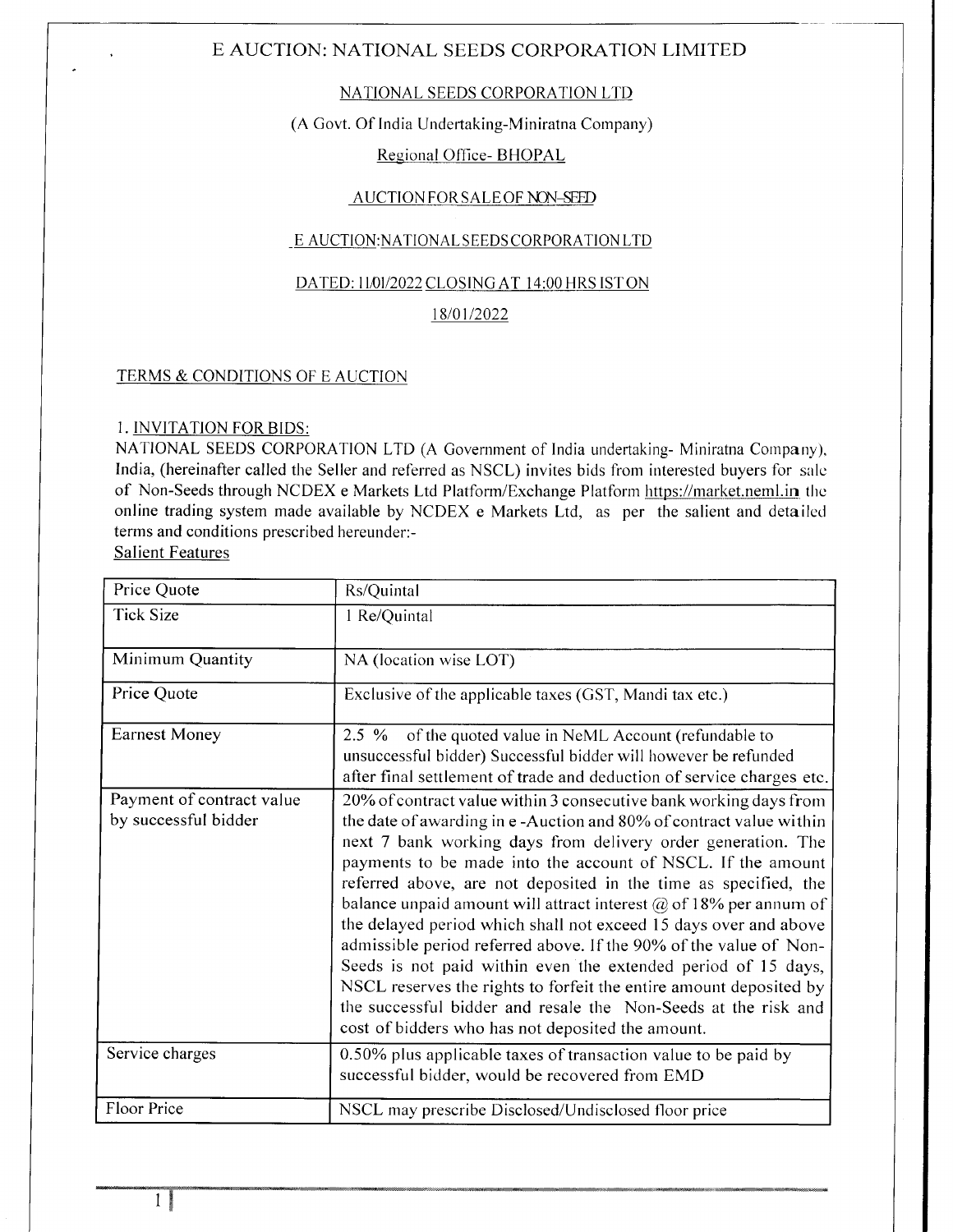| Declarations of Non-Seeds | Successful bidder of treated seeds would be required to subtrait a                  |  |  |
|---------------------------|-------------------------------------------------------------------------------------|--|--|
|                           | declaration on Non-Judicial stamp paper of Rs.100 duly notarized                    |  |  |
|                           | within 3 days of award of auction that sold seeds would not be uses for $\parallel$ |  |  |
|                           | fodder, food and any other wrong purpose. (As per Annexure III)                     |  |  |
|                           |                                                                                     |  |  |

| <b>Stock lifting</b> | Staggered lifting permitted, however no delivery will be made<br>before receiving full payment (excluding EMD) of allotted quan tity.<br>The lifting of the Non-Seeds must be completed within 15 working<br>days from the award of e-auction, if due to certain unavoidable<br>circumstances it is not possible for NSCL to deliver the Non-Seeds<br>with in stipulated period, NSCL can enhance the delivery period as<br>may be necessary. The Non-Seeds sold can be kept in the godown at<br>the risk of the purchaser for a period of 15 days from the stipulated<br>lifting period (15days from the award of e auction) on payment of<br>godown rent $\omega$ of Rs.0.50 per qtl., per day which will be charged<br>extra. If the Non-Seeds is not lifted within the said period, the<br>NSCL reserve the right to forfeit the whole deposit amount along<br>with EMD without prior intimation and resell the Non-Seeds at the<br>buyers risk and cost and entire loss due to variation in selling price<br>will be recovered from the purchaser along with other incidental<br>charges. |
|----------------------|------------------------------------------------------------------------------------------------------------------------------------------------------------------------------------------------------------------------------------------------------------------------------------------------------------------------------------------------------------------------------------------------------------------------------------------------------------------------------------------------------------------------------------------------------------------------------------------------------------------------------------------------------------------------------------------------------------------------------------------------------------------------------------------------------------------------------------------------------------------------------------------------------------------------------------------------------------------------------------------------------------------------------------------------------------------------------------------------|
| System of auction    | If the offered quantity is less than 1000qtls. English auction will be<br>followed whereas for more than 1000qtls, Yankee auction will be<br>followed. In case of English auction, the bidders should quote for<br>entire quantity where as in case of Yankee, the bidders are allowed<br>to quote for part of auctioned quantity. However all the bidders are<br>allowed to lift the stock at H1 rate only.                                                                                                                                                                                                                                                                                                                                                                                                                                                                                                                                                                                                                                                                                   |

# 2. ITEMS. OUALITY ANDQUANTITY:

The Non-Seeds are offered by NSCL on "as is where is basis" at the locations as per Annexure-I.

- $\Gamma$ Bids received for less than the specified quantity for a particular location and itcm shall not be considered.
- l The representative samples can be inspected between 10.00 A.M to 5.30 P.M on all working days at the place where the stocks proposed for sale are available.
- $I$  The bidder must check thoroughly the quality of the stocks before participating in e auction.
- $\Box$  Bid quantity mentioned above is only approximate and may vary.

# 3. PRICE:

NSCL may declare the disclosed/undisclosed floor price of commodities in consultation with NCDEX <sup>e</sup> Markets Ltd. Price to be quoted in delivered weight and quality basis on 'as is where is' basis. The evaluation and finalization of bids received shall be made on the basis of the highest price quoted by the bidders. Prices are excluding APMC Cess and all expenses, GST (if any).

# 4. VALIDITY:

The Bids of all Bidders as at the final close of the E-Auction Session must rernain valid up to 5 Days. Bid would remain valid in the system unless the bid is knocked off by better bid or filled at the end of the auction schedule time as agreed between NCDEX e Markets Ltd  $&$  NSCL. NSCL will provide its consent on the e-auction results within 5 working days from the next day of auction. Subsequent to consent from NSCL, the prices will remain valid till lifting of the stock from winner.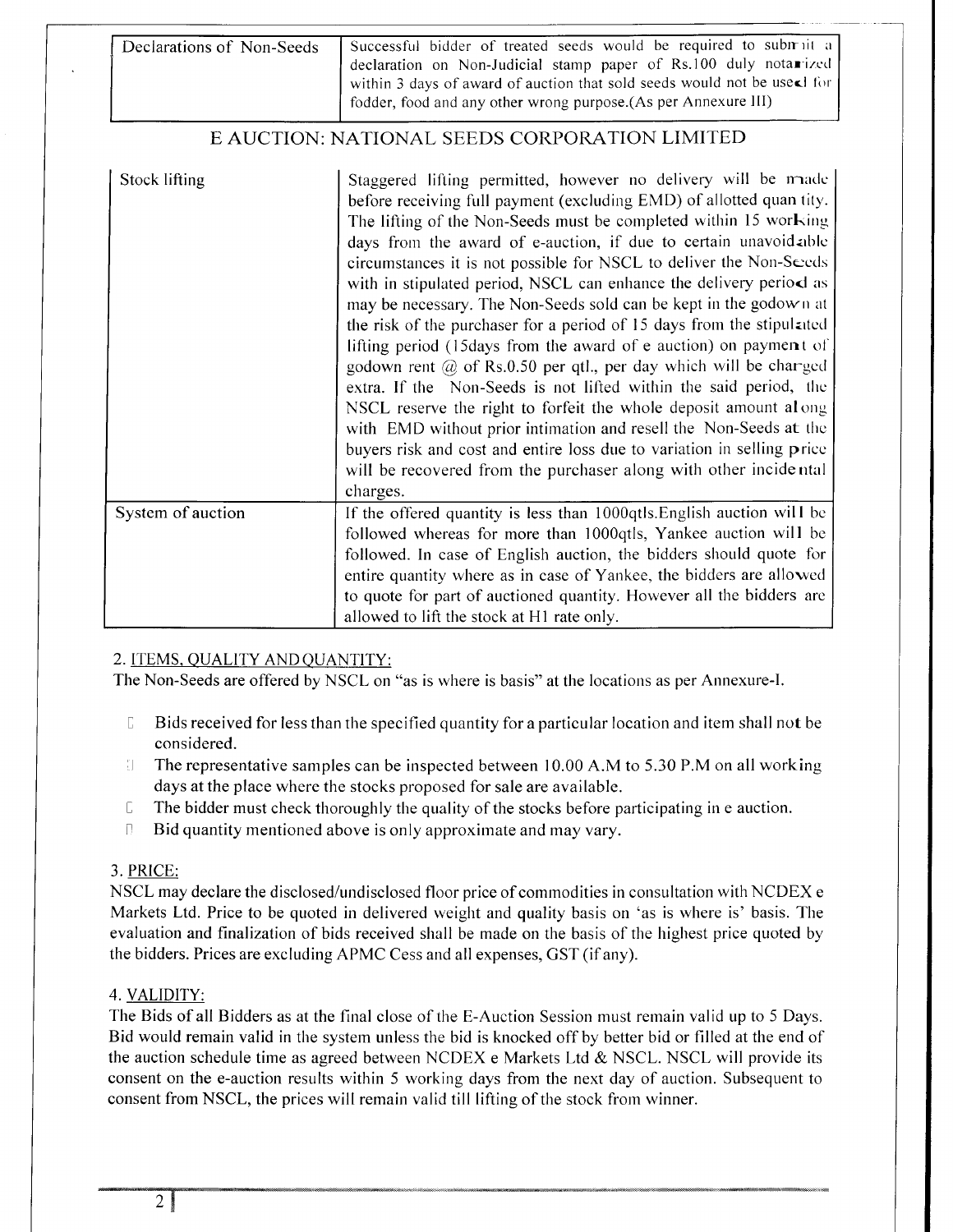# 5. PRE-REQUISITES FOR BIDDING THROUGH NCDEX E MARKETS LTD PLATFORM

Bidder referred to in this E-auction notice is any real individual or legal entity who wishes to buy their requirement of Seed as Non-Seeds, through the online auctions on NCDEX e MarketsLtd. Only the registered members of the NCDEX e Markets Limited can become bidders after fulfilling, all the terms  $\&$  conditions put in place for the e-Auctions.

E AUCTION: NATIONAL SEEDS CORPORATION LIMITED

Bidders may contact Customer Service Group of NCDEX e Markets Limited  $\Omega$ 9960446662/9556994441/+91 022-66473154/66473153 or alternatively email askus@neml.in for any clarifications regarding membership  $\&$  terms and condition of e-Auction.

# 6. EMD & Deposit:

An amount equivalent to 2.5% of the bid amount shall be deposited by the biclder a. with NCDEX e Markets Ltd, before placing any bid, in the Common Exchange E MD account having following details

| NCDEX e Markets Ltd., Bank Account Number |                       |                        |                  |  |
|-------------------------------------------|-----------------------|------------------------|------------------|--|
| <b>Bank Name</b>                          | <b>Account Number</b> | <b>Branch Name</b>     | <b>IFSC Code</b> |  |
| <b>HDFC Bank</b>                          | 00990690013043        | Fort Branch,<br>Mumbai | HDFC0000060      |  |
| Axis Bank                                 | 004010202176811       | Fort Branch,<br>Mumbai | UTIB0000004      |  |

# For the E-Auction by way of:

 $\begin{bmatrix} 1 \\ 2 \end{bmatrix}$ Demand Draft/Pay Order in the name of NCDEX e Markets Ltd, payable at

Mumbai

- $\begin{bmatrix} 1 \\ 2 \end{bmatrix}$ RTGS/NEFT Transfer
- J. Direct Deposit/Transfer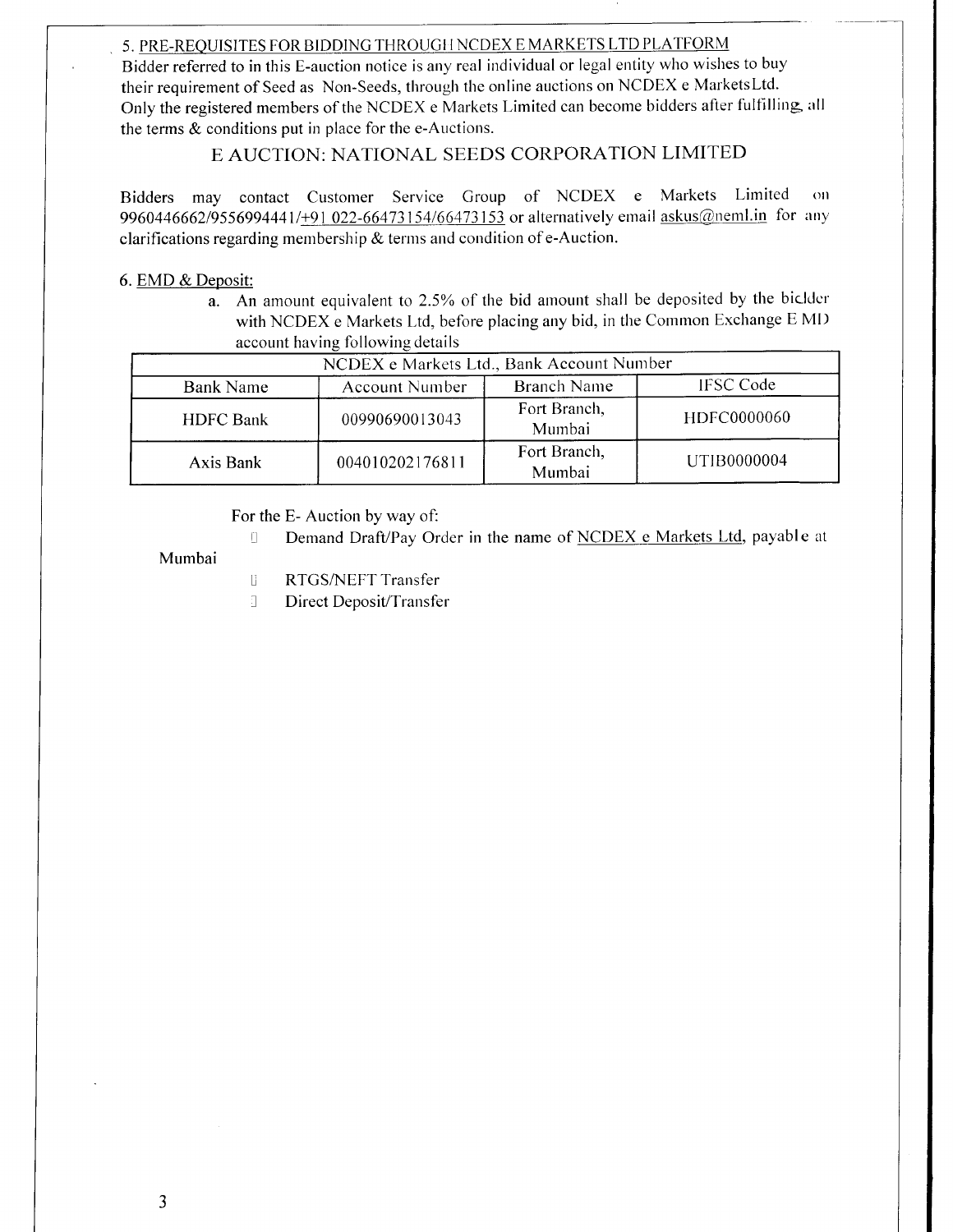- b. The bidder/member should intimate NCDEX e Markets Limited for the transfer of funds through CS Tracker Module- https://cst.neml.in in the prescribed manner (Contact Customer Service Group on +91022-66413153154)
- c. The bidders shall be allowed by NCDEX e Markets Ltd to bid only if the requisite E MI) amount is available in the Common Exchange EMD Account of NCDEX e Markets Ltd. The amount deposited as EMD would determine the bidding capacity of the bidder.

d. Only the EMD of the highest bidder would be blocked by NCDEX e Markets Ltd. EMD of the unsuccessful bidder(s), including those whose bid(s) are not accepted due to non-fulfillurent/not meeting the conditions attached to the bid(s), will be returnecl by NCDEX e Markets Ltd on the withdrawal request made by the bidder through CS Tracker module latest by seven (7) days from the date of close of the E Auction.

# 7. ONLINE BIDDING/E-AUCTION SESSION DETAILS:

- a. The Auction Session will open on one particular dayldate as decided between NCDEX <sup>c</sup> Markets Ltd & NSCL.
- b. If any bid is received 3 minutes prior to the schedule auction closing time, then the auction schedule shall be extended for 5 minutes over and above the schedule auclion end time. There shall be maximum 3 such extensions.
- c. The bidders shall place their bids online on NCDEX e Markets Ltd Platfornr https://market.neml.in, the online trading system made available by NCDEX e Markets Ltd as per the terms and conditions of the E Auction such as the minimum quantity for putting the bids, required EMD deposit etc.
- d. The Bidders to quote in Indian Rupees/Qtl for each item on offer.
- e. NSCL may specify a floor price below which no bids shall be accepted by NCDEX <sup>e</sup> Markets Ltd Platform.
- f. The incremental tick size shall be Rs. 1 (One Rupee)/qtl.
- g. During an auction session, a bidder may rnodify their bid upwards to an incremental value more than the highest bid.
- h. No cancellation of bids shall be allowed during an auction session.
- The final results of the Auction as declared by NCDEX c Markets Ltd in consultation with NSCL are binding on all biddcrs and any rcqucsts for canccllation received after the conclusion of an auction session shall result in the forfeiture of the Bid Bond.

# E AUCTION: NATIONAL SEEDS CORPORATION LIMITED

Any bid placed using the bidder's username and the password shall be deemed to be an j unconditional binding of the biddcr to whom such usernanre and the password has beerr allotted by NCDEX e Markets Ltd, inter-alia, for the purpose of the E-Auction and the bidder shall be solely and fully responsible for all the activities that occur under such username and password. The user is therefore advised to check the username and the password before the E-Auction and is advised not to reveal it to anyone else so as to prevent misuse of thesame.

# 8. INTERNET CONNECTIVITY

The Seller shall not be responsible for any failure of power, Network, Server, Bandwidth problems, Hosting Server, Internet Connectivity, ISP or otherwise or the slowness to access NCDEX e Markets Ltd Platform/Exchange Platform https://market.neml.in. For any reason whatsoever, in case the scheduled e-auction does not get complete as intended, NeML in consultation with NSCL may reschedule the e-auction on a different date and time.

## 9. DOCUMENTS CONSTITUTING CONTRACT:

The Invitation of Bids, the terms and conditions of the E Auction, bid of the successful bidder on NCDEX e Markets Ltd Platform, Letter of Acceptance issued by the Seller to the successful bidder (hereinafter called the Buyer) along with any amendment issued prior to signing of contract shall constitute a valid and binding Contract between the Seller and Buyer.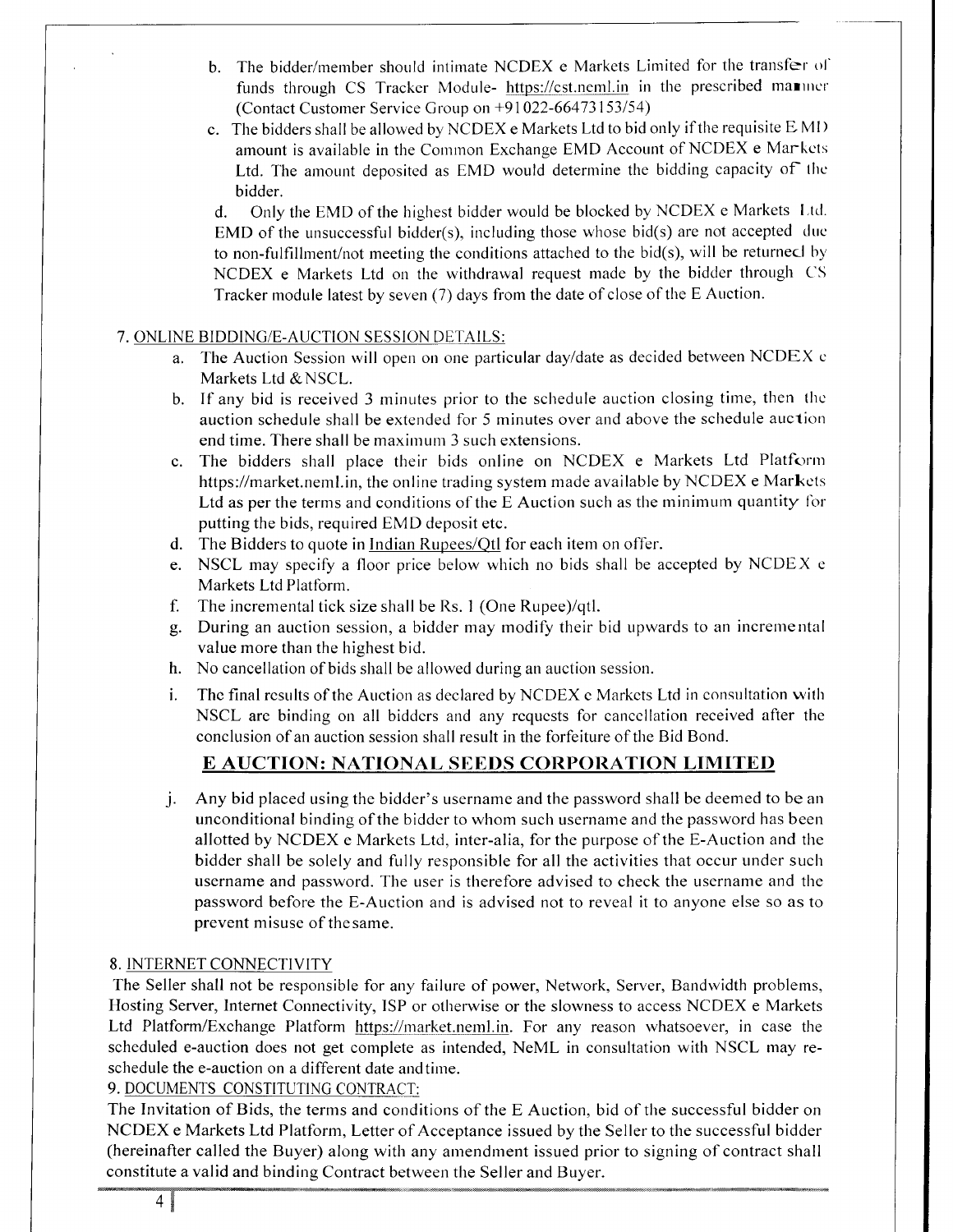### <sup>1</sup>O. TRANSACTION CHARGES:

NCDEX e Market Ltd will charge transaction charge of 0.50% (Plus GST Extra) of the actual sale value, which NeML will deduct from the EMD deposited by the buyer after the settlement of goods.

# I 1. PAYMENT AND LIFTING OF THESTOCKS:

a. The Buyer will be required to pay 20% of contract value within 3 consecutive bank working clays from the date of awarding e Auction, remaining  $80\%$  within next 7 bank working days from delivery order generation. The payments need to be made into the bank account of NSCL by way of Direct Transfer/RTGS in the bank account having details in Annexure II. No delivery will be made be fore receiving full payment of auctioned quantity.

b. The seller shall issue delivery order and arrange for counting of Non-Seeds equal to the auctioned quantity. The Seller's responsibility shall cease once the goods leave the warehouse premises and no claim from the Buyer will be entertained thereafter.

c. The Non-Seeds stock will be released to the successful bidder on "as is where is basis'" by removing tags, labels and defacing the container/Non-Seeds, in case of with Non-Scccl auction/tender, otherwise the arrangement for gunny Non-Seed/packing materials will also have to be made by buyers/party.

d. Staggered lifting permitted, however no delivery will be made before receiving full payment (excluding EMD) of allotted quantity. The lifting of the Non-Seeds must be completed within 15 clays from the award of e auction, if due to certain unavoidable circumstances it is not possible for NSCL to deliver the Non-Seeds with in stipulated period, NSCL can enhance the delivery period as may bc necessary. The Non-Seeds sold can be kept in the godown at the risk of the purchaser for a period ol' l5days from the stipulated lifting period (15 days from the award of e auction) on payment olgodown rent  $\omega$  of Rs.0.50 per qtls, per day which will be charged extra. If the Non-Seeds is not lifted within the said period, the NSCL reserve the right to forfeit the whole deposit amount along with EMD without prior intimation and resell the Non-Seeds at the buyer's risk and cost and entire loss due to variation in selling price will be recovered from the purchaser along with other incidental charges.

e. The loading and Weighment charges are to be borne by the Buyer.

f. In the event of the failure by the Seller to deliver the auctioned Non-Seeds witliin the stipulatecl time including the enhanced period for the Buyer to take the physical delivery of the same despite the Buyer approaching for lifting, NCDEX e Markets Ltd shall refund the EMD amount to the Buyer and the transaction shall stand cancelled.

#### 12. FORCE MAJEURE:

Should any of the force majeure circumstances, namely act of God, natural calamity, fire, Government of India Policy, restrictions (excluding any stock limits), strikes or lock-outs by workmen, war, military operations of any nature and blockades preventing the Seller/Buyer from wholly or partially carrying out their contractual obligations, the period stipulated for the performance of the Contract shall be extended for as long as these circumstances prevail, provided that, in the event of these circumstances continuing for more than two months, either party shall have the right to refuse to fulfill its contractual obligations without title to indemnification of any losses it may thereby sustain. The party unable to carry out its contractual obligations shall immediately advise the other party of the commencement and the termination of the circumstances preventing the performance ofthe contract. A certificate issued by the respective Chamber of Commerce shall be sufficient proof of the existence and duration of such circumstances.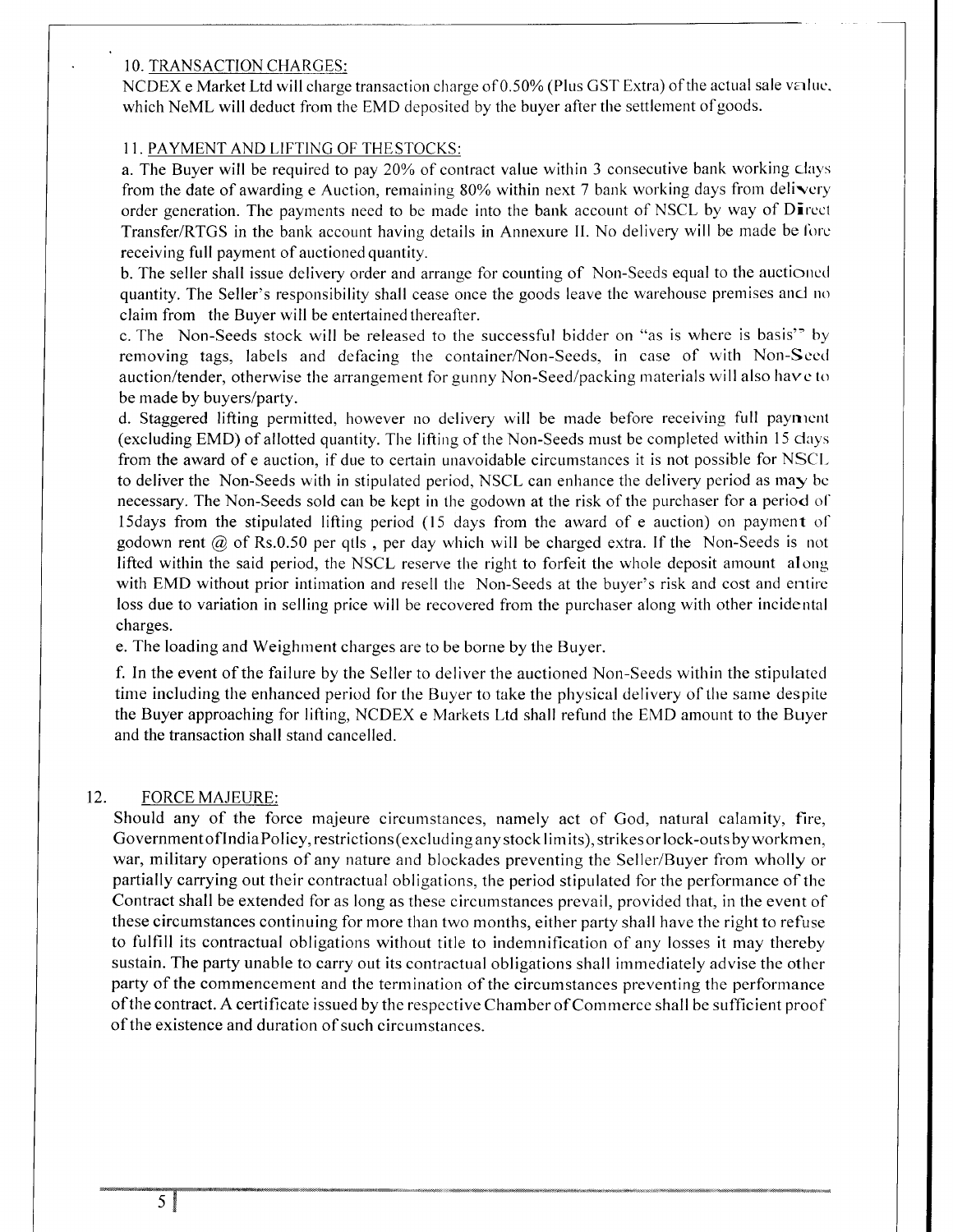#### 13. Resolution of Disputes:

13.1 In case of any disputes relating to sale including the interpretation of any of the Clause/Clauses of the tender. the matter shall be referred to Chairrnan NSCL for resolution ol' dispute.

13.2 In case of any disputes remain unresolved or any party is dissatisfied with the decision take  $\mathbf{r}$  by the Chairman, the matter shall be referred to a sole Arbitrator to be appointed by the CMD of NSC'1. at its sole and absolute discretion. The arbitration shall be held in New Delhi and the decision of the arbitrator shall be final and binding on both parties to the arbitration. The arbitration will be conducted in accordance with Arbitration and Conciliation Act, 1996 along with its amendments from to time.

13.3 Court situated New Delhi to the exclusion of all other courts in India, only shall have the jurisdiction in the matter.

13.4 NeML shall not be responsible for any dispute arising between the buyer and seller relating contract note herein mentioned above or anything related thereto. Both Buyer and Seller agree and acknowledge that NeML shall not be made party to any litigation, suit, petition, applicat ion, arbitration or appeal arising from the dispute between buyer and seller except NeML gross negligence or willful misconduct. NeML is merely providing electronic trading platform for the purpose of facilitation of trade and both the buyer and the seller agree and accept to indemnify and keep NeML indemnified from all the claims, losses or expenses that NeML may incur/suffer as <sup>a</sup> result of NeML being a party to any dispute between buyer and seller.

#### 14. CORRUPT PRACTICES:

In case of any bribe, commission, advantages offered or promised by or on behalf of the Buyers to any officer/ employee/ servant of the NSCL then such Buyers shall be debarred from the tender enquiry in addition to initiating criminal action and blacklisting. Canvassing in any form on the part of the Buyer or on his behalf at any stage of tender process or while taking delivery will be treated as violation of terms and conditions of tender. If such instances are noticed the Buyer will be blacklisted for a minimum period of 3 years.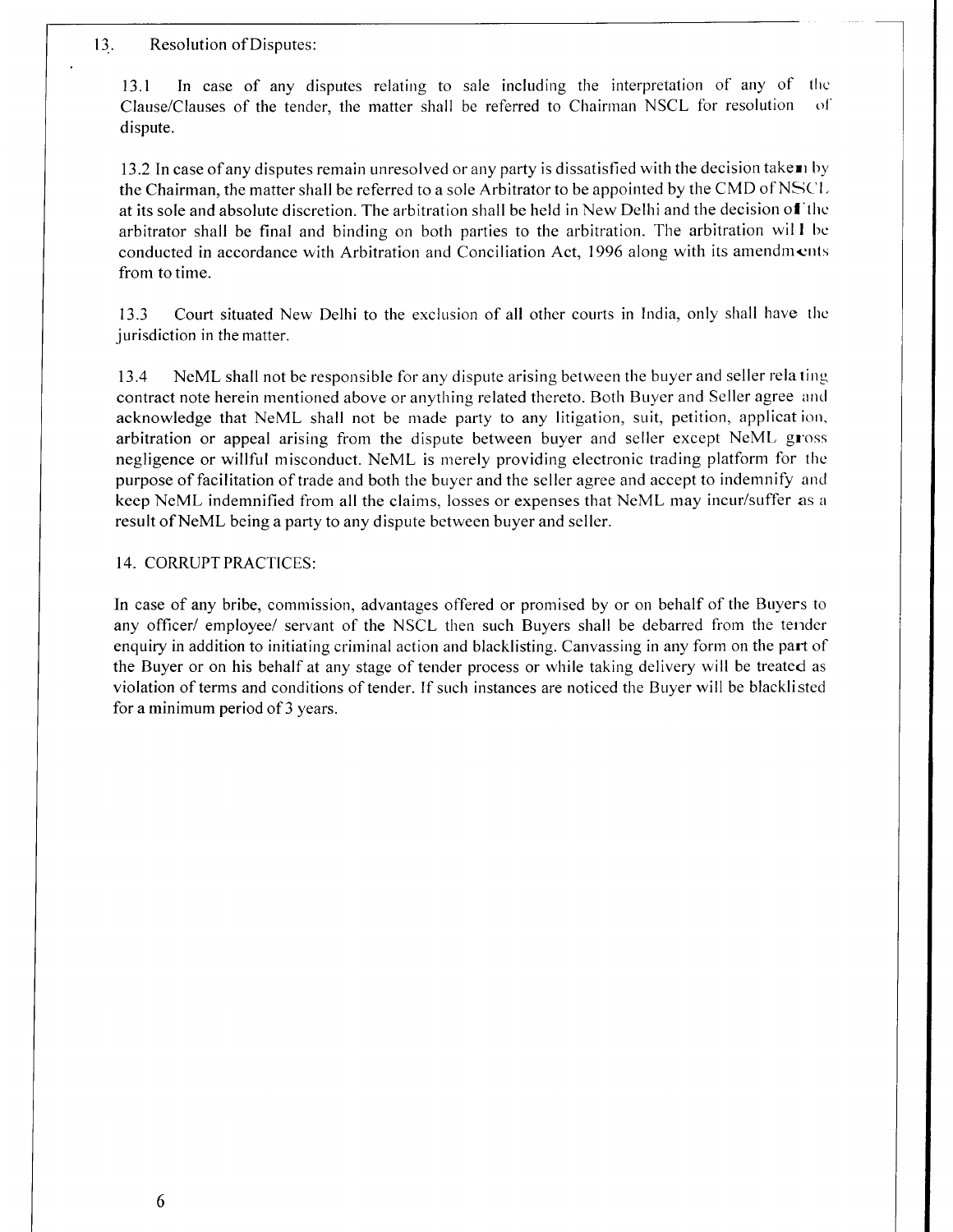Corporation Limited, Devendrapura, Mouranipur Road, Niwari(M.P.) M-

8349248480

Annexure-I

Sr. **No** 

 $\mathbf{1}$ 

|      |         |       |                    | Details of Auctionable Non-Seeds |
|------|---------|-------|--------------------|----------------------------------|
| Crop | Variety | Class | Quantity<br>(atls) | <b>Destination</b>               |
|      |         |       |                    | Area Manager, National seeds     |

10

10

Hl-8759

 $\mathsf{CS}$ 

# f Auctionable Non-Seeds

\*Note: Bidders are advised to see the stock before quoting the auction rates.

Annexure-II

Wheat

| <b>OFFICE NAME</b>                    | <b>Bank Name</b>    | Account<br>Number | Branch Name                   | <b>IFSC</b> Code |
|---------------------------------------|---------------------|-------------------|-------------------------------|------------------|
| National Seeds<br>Corporation Limited | State Bank of India |                   | $32933247215$ SME, Govindpura | SBIN0001253      |

 $44\frac{1}{2}$  (ac)